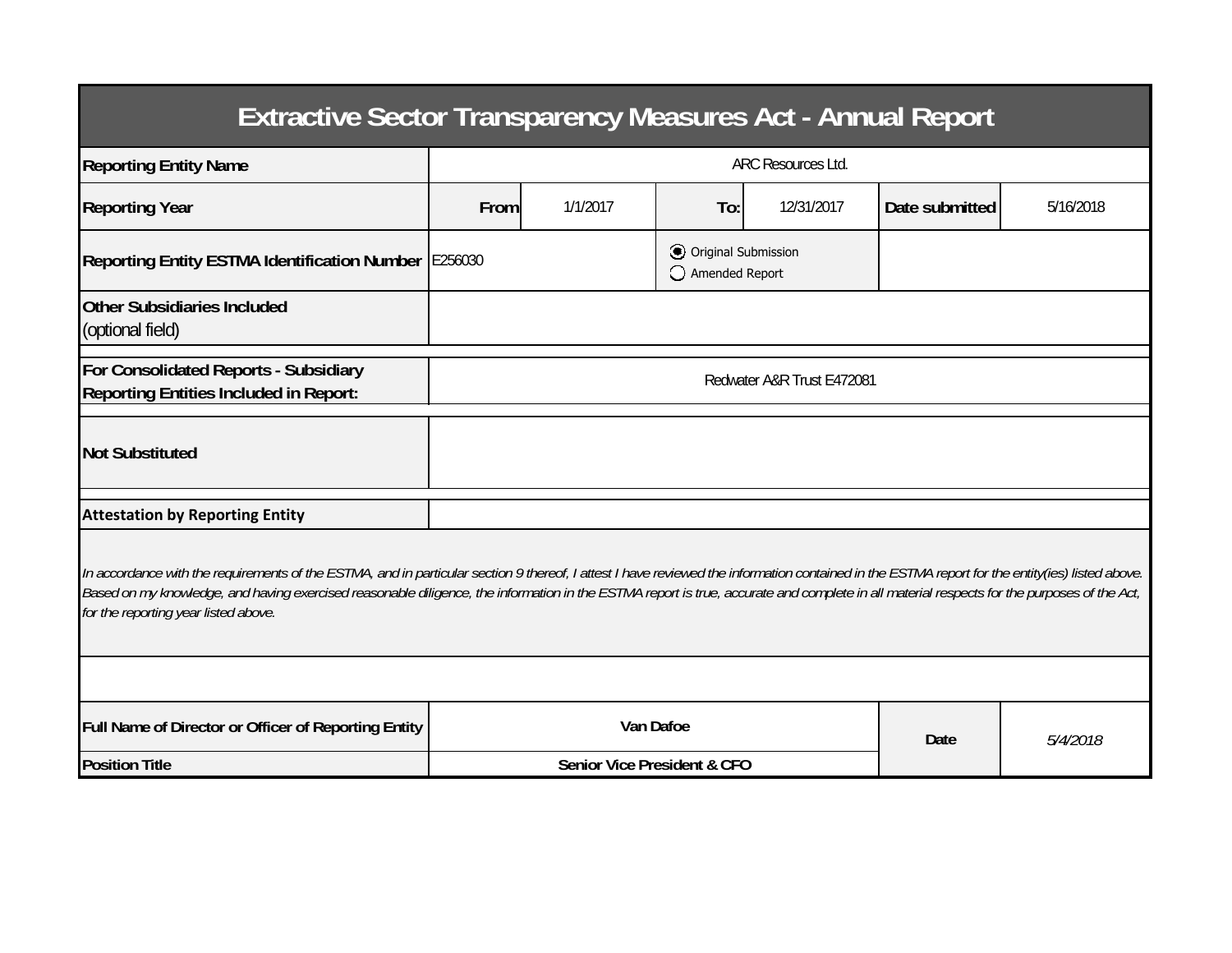| Extractive Sector Transparency Measures Act - Annual Report |                                             |                                                                                  |                    |            |                   |                                |                |                  |                                               |                                      |                                                                                                                                                                                                                                                                                                                                                                                                                                                                                                                                                                                            |
|-------------------------------------------------------------|---------------------------------------------|----------------------------------------------------------------------------------|--------------------|------------|-------------------|--------------------------------|----------------|------------------|-----------------------------------------------|--------------------------------------|--------------------------------------------------------------------------------------------------------------------------------------------------------------------------------------------------------------------------------------------------------------------------------------------------------------------------------------------------------------------------------------------------------------------------------------------------------------------------------------------------------------------------------------------------------------------------------------------|
| <b>Reporting Year</b>                                       | From:                                       | 1/1/2017                                                                         | To:                | 12/31/2017 |                   |                                |                |                  |                                               |                                      |                                                                                                                                                                                                                                                                                                                                                                                                                                                                                                                                                                                            |
| <b>Reporting Entity Name</b>                                |                                             |                                                                                  | ARC Resources Ltd. |            |                   | Currency of the Report         | CAD            |                  |                                               |                                      |                                                                                                                                                                                                                                                                                                                                                                                                                                                                                                                                                                                            |
| <b>Reporting Entity ESTMA</b>                               |                                             |                                                                                  |                    |            |                   |                                |                |                  |                                               |                                      |                                                                                                                                                                                                                                                                                                                                                                                                                                                                                                                                                                                            |
| <b>Identification Number</b>                                |                                             |                                                                                  | E256030            |            |                   |                                |                |                  |                                               |                                      |                                                                                                                                                                                                                                                                                                                                                                                                                                                                                                                                                                                            |
| Subsidiary Reporting Entities (if                           |                                             |                                                                                  |                    |            |                   |                                |                |                  |                                               |                                      |                                                                                                                                                                                                                                                                                                                                                                                                                                                                                                                                                                                            |
| necessary)                                                  |                                             |                                                                                  |                    |            |                   |                                |                |                  |                                               |                                      |                                                                                                                                                                                                                                                                                                                                                                                                                                                                                                                                                                                            |
|                                                             |                                             |                                                                                  |                    |            |                   |                                |                |                  |                                               |                                      |                                                                                                                                                                                                                                                                                                                                                                                                                                                                                                                                                                                            |
|                                                             |                                             |                                                                                  |                    |            | Payments by Payee |                                |                |                  |                                               |                                      |                                                                                                                                                                                                                                                                                                                                                                                                                                                                                                                                                                                            |
| Country                                                     | Payee Name1                                 | Departments, Agency, etc.<br>within Payee that Received<br>Payments <sup>2</sup> | Taxes              | Royalties  | Fees              | <b>Production Entitlements</b> | <b>Bonuses</b> | <b>Dividends</b> | Infrastructure<br><b>Improvement Payments</b> | <b>Total Amount paid to</b><br>Payee | $\mathsf{Notes}^{\mathsf{34}}$                                                                                                                                                                                                                                                                                                                                                                                                                                                                                                                                                             |
| Canada                                                      | <b>Big Lakes County</b>                     |                                                                                  | 420,000            |            |                   |                                |                |                  |                                               | 420,000                              |                                                                                                                                                                                                                                                                                                                                                                                                                                                                                                                                                                                            |
| Canada                                                      | Brazeau County                              |                                                                                  | 5,300,000          |            | 310,000           |                                |                |                  |                                               | 5,610,000                            |                                                                                                                                                                                                                                                                                                                                                                                                                                                                                                                                                                                            |
| Canada                                                      | Clear Hills County                          |                                                                                  | 290,000            |            |                   |                                |                |                  |                                               | 290,000                              |                                                                                                                                                                                                                                                                                                                                                                                                                                                                                                                                                                                            |
| Canada                                                      | Clearwater County                           |                                                                                  | 130,000            |            |                   |                                |                |                  |                                               | 130,000                              |                                                                                                                                                                                                                                                                                                                                                                                                                                                                                                                                                                                            |
| Canada                                                      | County of Northern Lights                   |                                                                                  |                    |            | 100,000           |                                |                |                  |                                               | 100,000                              |                                                                                                                                                                                                                                                                                                                                                                                                                                                                                                                                                                                            |
| Canada                                                      | Federal Government of<br>Canada             |                                                                                  | 13,740,000         |            | 180,000           |                                |                |                  |                                               |                                      | Canada Revenue Agency;<br>Receiver General for Canada;<br>13,920,000 Innovation, Science & Economic<br>Development Canada;<br>Industry Canada                                                                                                                                                                                                                                                                                                                                                                                                                                              |
| Canada                                                      | Municipal District of Greenview<br>No. 16   |                                                                                  | 2,200,000          |            | 230,000           |                                |                |                  |                                               | 2,430,000                            |                                                                                                                                                                                                                                                                                                                                                                                                                                                                                                                                                                                            |
| Canada                                                      | Municipal District of Taber                 |                                                                                  | 140,000            |            |                   |                                |                |                  |                                               | 140,000                              |                                                                                                                                                                                                                                                                                                                                                                                                                                                                                                                                                                                            |
| Canada                                                      | Government of British<br>Columbia           |                                                                                  | 1,230,000          | 55,560,000 | 7,510,000         |                                | 96,750,000     |                  |                                               |                                      | BC Oil & Gas Commission;<br><b>BC Transportation Financing</b><br>Authority c/o Ministry of Energy &<br>Mines:<br>Land Title & Survey Authority of<br>161,050,000 British Columbia;<br>Minister of Finance;<br>Ministry of Environment:<br>Ministry of Energy, Mines and<br>Petroleum Resources;<br><b>Technical Safety BC (British</b><br>Columbia Safety Authority)                                                                                                                                                                                                                      |
| Canada                                                      | Government of Alberta                       |                                                                                  | 5,190,000          | 41,890,000 | 4,920,000         |                                | 730,000        |                  |                                               |                                      | Royalties paid in-kind total<br>\$32,000,000 and are valued at the<br>fair market value of the volumes taken<br>in-kind, based on ARC's realized<br>sales price.<br>ABSA - Pressure Equipment Safety<br>Authority:<br>Agriculture Financial Services<br>Corporation:<br>52,730,000 Alberta Energy Regulator:<br>Alberta Municipal Affairs Special<br>Areas Board;<br>Alberta Sustainable Resource<br>Development:<br>Alberta Petroleum Marketing<br>Commission (APMC):<br>Eastern Irrigation District:<br>Minister of Finance:<br>Provincial Treasurer of Alberta;<br>Safety Codes Council |
| Canada                                                      | Government of Saskatchewan                  |                                                                                  | 140,000            | 4,180,000  |                   |                                |                |                  |                                               |                                      | 4,320,000 Ministry of the Economy;<br>Minister of Finance                                                                                                                                                                                                                                                                                                                                                                                                                                                                                                                                  |
| Canada                                                      | Saddle Hills County                         |                                                                                  | 390,000            |            |                   |                                |                |                  |                                               | 390,000                              |                                                                                                                                                                                                                                                                                                                                                                                                                                                                                                                                                                                            |
| Canada                                                      | Strathcona County                           |                                                                                  | 340,000            |            |                   |                                |                |                  |                                               | 340,000                              |                                                                                                                                                                                                                                                                                                                                                                                                                                                                                                                                                                                            |
| Canada                                                      | Sturgeon County                             |                                                                                  | 520,000            |            |                   |                                |                |                  |                                               | 520,000                              |                                                                                                                                                                                                                                                                                                                                                                                                                                                                                                                                                                                            |
| Canada                                                      | Thorhild County                             |                                                                                  | 580,000            |            |                   |                                |                |                  |                                               | 580,000                              |                                                                                                                                                                                                                                                                                                                                                                                                                                                                                                                                                                                            |
| Canada                                                      | Town of Drayton Valley                      |                                                                                  | 460,000            |            |                   |                                |                |                  |                                               | 460,000                              |                                                                                                                                                                                                                                                                                                                                                                                                                                                                                                                                                                                            |
| Canada                                                      | Town of Redwater                            |                                                                                  | 240,000            |            |                   |                                |                |                  |                                               | 240,000                              |                                                                                                                                                                                                                                                                                                                                                                                                                                                                                                                                                                                            |
| <b>Additional Notes:</b>                                    | All payments were made in Canadian dollars. |                                                                                  |                    |            |                   |                                |                |                  |                                               |                                      |                                                                                                                                                                                                                                                                                                                                                                                                                                                                                                                                                                                            |

' Ende the proper name of the Payse receiving the money (i.e. the municipality of x, the province of y, national government of 2).<br>"When payments are made in kind the mones field municipally which municipally may be made i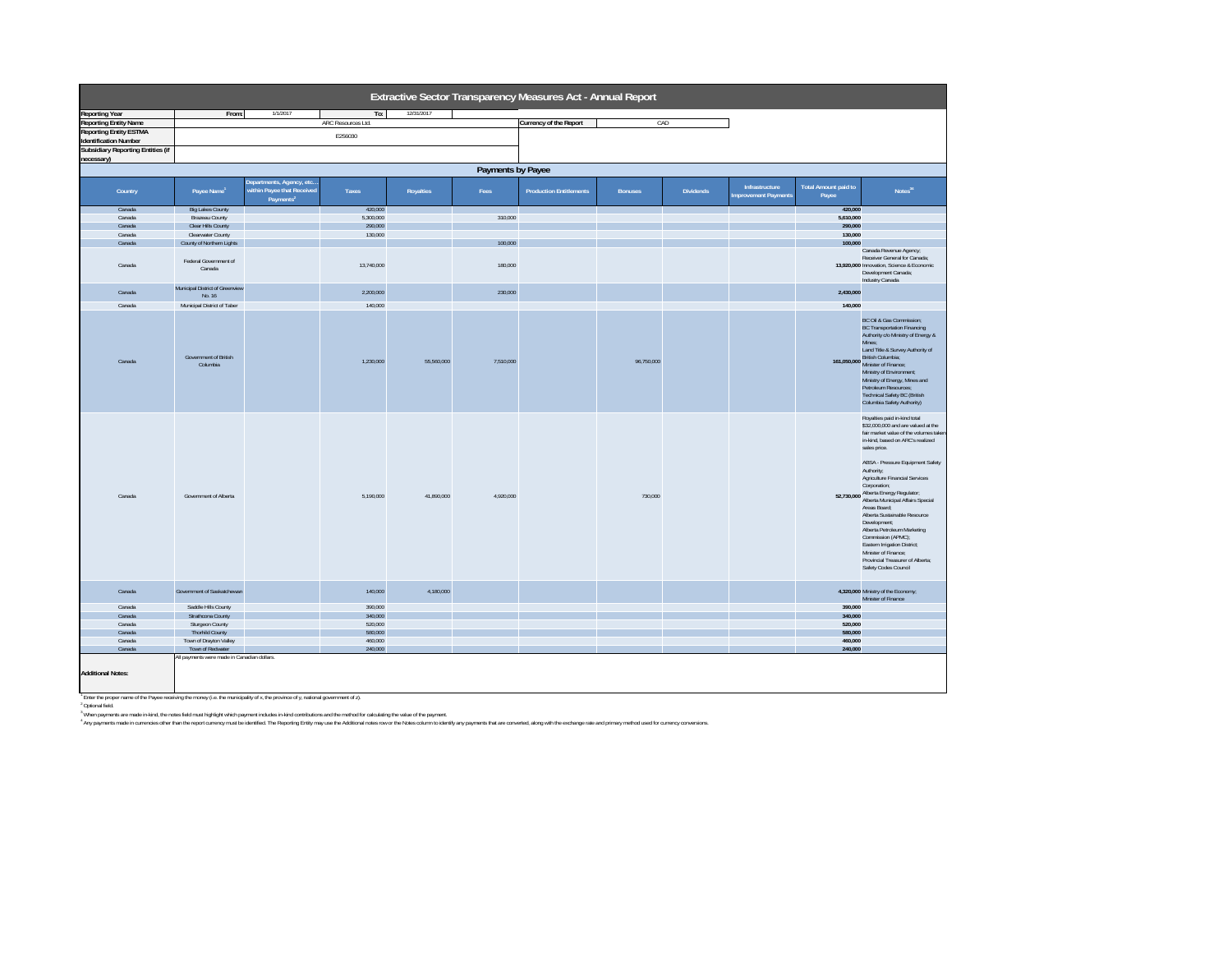| Extractive Sector Transparency Measures Act - Annual Report   |                                             |            |                    |            |                                |                        |                  |                                               |                                        |                                                                                                                                                            |  |
|---------------------------------------------------------------|---------------------------------------------|------------|--------------------|------------|--------------------------------|------------------------|------------------|-----------------------------------------------|----------------------------------------|------------------------------------------------------------------------------------------------------------------------------------------------------------|--|
| <b>Reporting Year</b>                                         | From:                                       | 1/1/2017   | To:                | 12/31/2017 |                                |                        |                  |                                               |                                        |                                                                                                                                                            |  |
| <b>Reporting Entity Name</b>                                  |                                             |            | ARC Resources Ltd. |            |                                | Currency of the Report |                  | CAD                                           |                                        |                                                                                                                                                            |  |
| <b>Reporting Entity ESTMA</b><br><b>Identification Number</b> |                                             |            | E256030            |            |                                |                        |                  |                                               |                                        |                                                                                                                                                            |  |
| <b>Subsidiary Reporting Entities (if</b><br>necessary)        |                                             |            |                    |            |                                |                        |                  |                                               |                                        |                                                                                                                                                            |  |
| Payments by Project                                           |                                             |            |                    |            |                                |                        |                  |                                               |                                        |                                                                                                                                                            |  |
| Country                                                       | Project Name <sup>1</sup>                   | Taxes      | Royalties          | Fees       | <b>Production Entitlements</b> | <b>Bonuses</b>         | <b>Dividends</b> | Infrastructure<br><b>Improvement Payments</b> | <b>Total Amount paid by</b><br>Project | Notes <sup>23</sup>                                                                                                                                        |  |
| Canada                                                        | Northeast British Columbia                  | 1,240,000  | 55,560,000         | 7,510,000  |                                | 96,750,000             |                  |                                               | 161,060,000                            |                                                                                                                                                            |  |
| Canada                                                        | Northern Alberta                            | 3,290,000  | 25,610,000         | 2.680.000  |                                | 700,000                |                  |                                               | 32,280,000                             | Royalties paid in-kind total \$16,850,000 and are valued<br>at the fair market value of the volumes taken in-kind,<br>based on ARC's realized sales price. |  |
| Canada                                                        | Pembina, Alberta                            | 5,890,000  | 13,400,000         | 2,350,000  |                                | 30,000                 |                  |                                               | 21,670,000                             | Royalties paid in-kind total \$12,220,000 and are valued<br>at the fair market value of the volumes taken in-kind,<br>based on ARC's realized sales price. |  |
| Canada                                                        | South Central Alberta                       | 1,970,000  | 2,790,000          | 720,000    |                                |                        |                  |                                               | 5,480,000                              | Royalties paid in-kind total \$2,930,000 and are valued at<br>the fair market value of the volumes taken in-kind, based<br>on ARC's realized sales price.  |  |
| Canada                                                        | Southeast Saskatchewan                      | 140,000    | 4,270,000          |            |                                |                        |                  |                                               | 4,410,000                              |                                                                                                                                                            |  |
| Canada                                                        | Corporate- ARC Resources<br>Ltd.            | 18,770,000 |                    |            |                                |                        |                  |                                               | 18,770,000                             | Relates to corporate income tax payments that are not<br>attributable to a specific project and are reported at the<br>corporate level.                    |  |
| Additional Notes <sup>3</sup> :                               | All Payments were made in Canadian dollars. |            |                    |            |                                |                        |                  |                                               |                                        |                                                                                                                                                            |  |

<sup>1</sup> Enler the poject that the payment is attributed to. Some payments may not be attributable to a specific project, and do not need to be disclosed in the "Payments by Project" table.<br><sup>2</sup> When payments are made in that th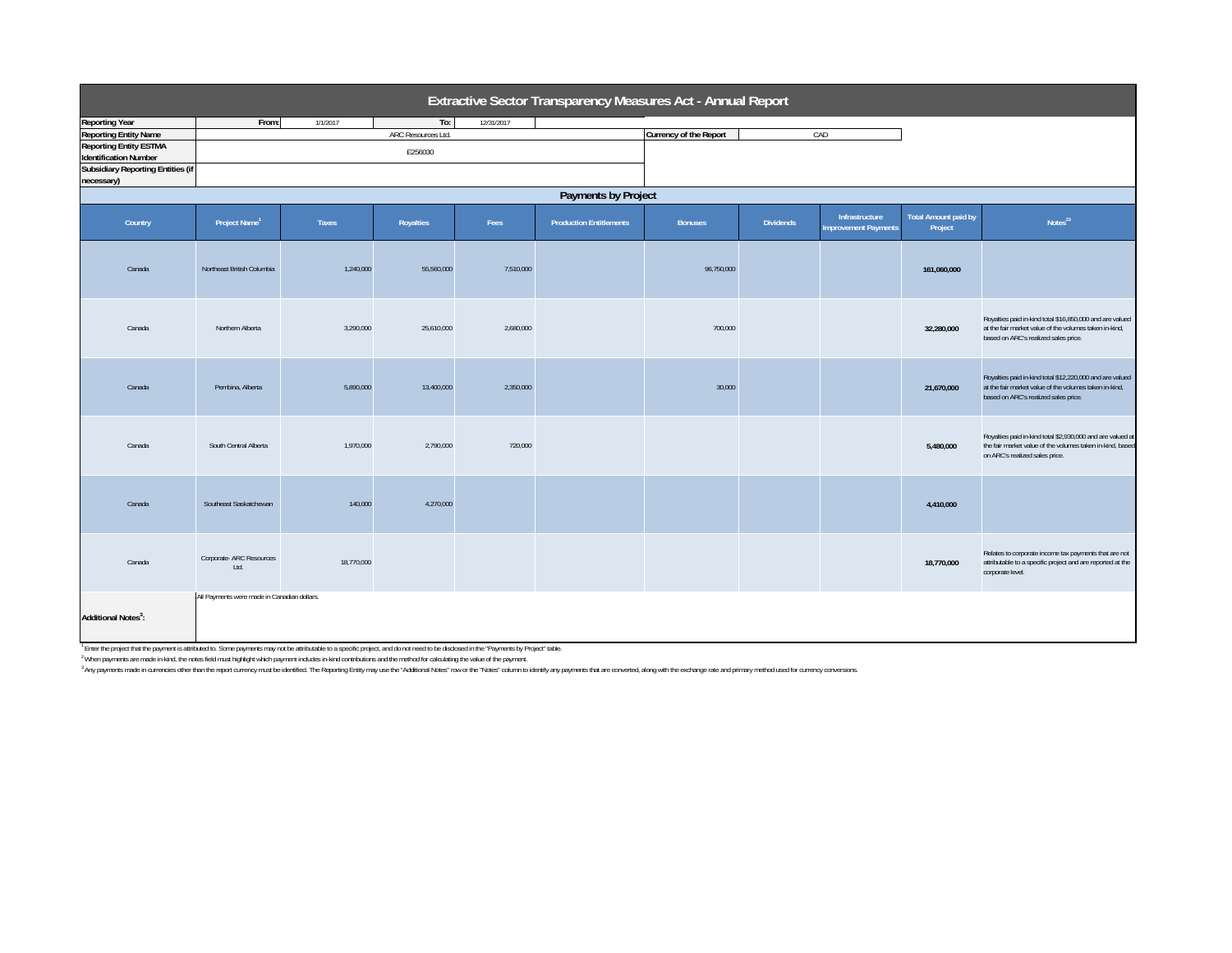

# **INTRODUCTION**

ARC Resources Ltd. and its subsidiaries (collectively the "Company" or "ARC") has prepared the following report ("the Report") of payments made to government entities for the year ended December 31, 2017 as required by the Extractive Sector Transparency Measures Act S.C. 2014, c.39, s.376 ("ESTMA" or the "Act").

ARC makes a broader socio-economic contribution to the local areas in which we operate in addition to the payments that are required to be reported under the Act. For further information on such broader contributions, please refer to ARC's Sustainability Report: http://www.arcresources.com/responsibility/sustainability/

# **BASIS OF PREPARATION**

The Report has been prepared in accordance with the requirements of the Act and the Natural Resources Canada ("NRCan") Technical Reporting Specifications. The Technical Reporting Specifications provides specifications with regards to the form and manner of reporting. The following is a summary of judgments and definitions that ARC has made for the purpose of preparing the Report.

## **Payee**

For purposes of the Act, a payee is:

a) Any government in Canada or in a foreign state.

b) A body that is established by two or more governments.

c) Any trust, board, commission, corporation or body or other authority that is established to exercise or perform, or that exercises or performs, a power, duty or function of a government for a government referred to in paragraph (a) above or a body referred to in paragraph (b) above.

Payees include governments at any level, including national, regional, state/provincial or local/municipal levels. Payees include Crown corporations and other state-owned enterprises that are exercising or performing a power, duty or function of government.

Indigenous groups and organizations within Canada and in other jurisdictions may be regarded as governments for purposes of qualifying as a payee under the Act. However, the Act deferred the requirement to report on payments made to Indigenous governments in Canada, with reporting on these payments beginning on June 1, 2017. For the year ended December 31, 2017, there were no reportable payments to an Indigenous payee.

The individual department, agency or other body of the payee that received the payment is disclosed, where practical, in a supplementary note to the Report.

## **Activities within the scope of the Report**

Payments made by ARC to payees relating to the commercial development of oil, gas and minerals ("commercial development") are disclosed in this Report. ARC makes payments related to its initial processing activities which are integrated with its extraction operations and comprise commercial development. The Report excludes payments that are not related to ARC's commercial development activities, as defined by the Act and in the associated Guidance document published by NRCan.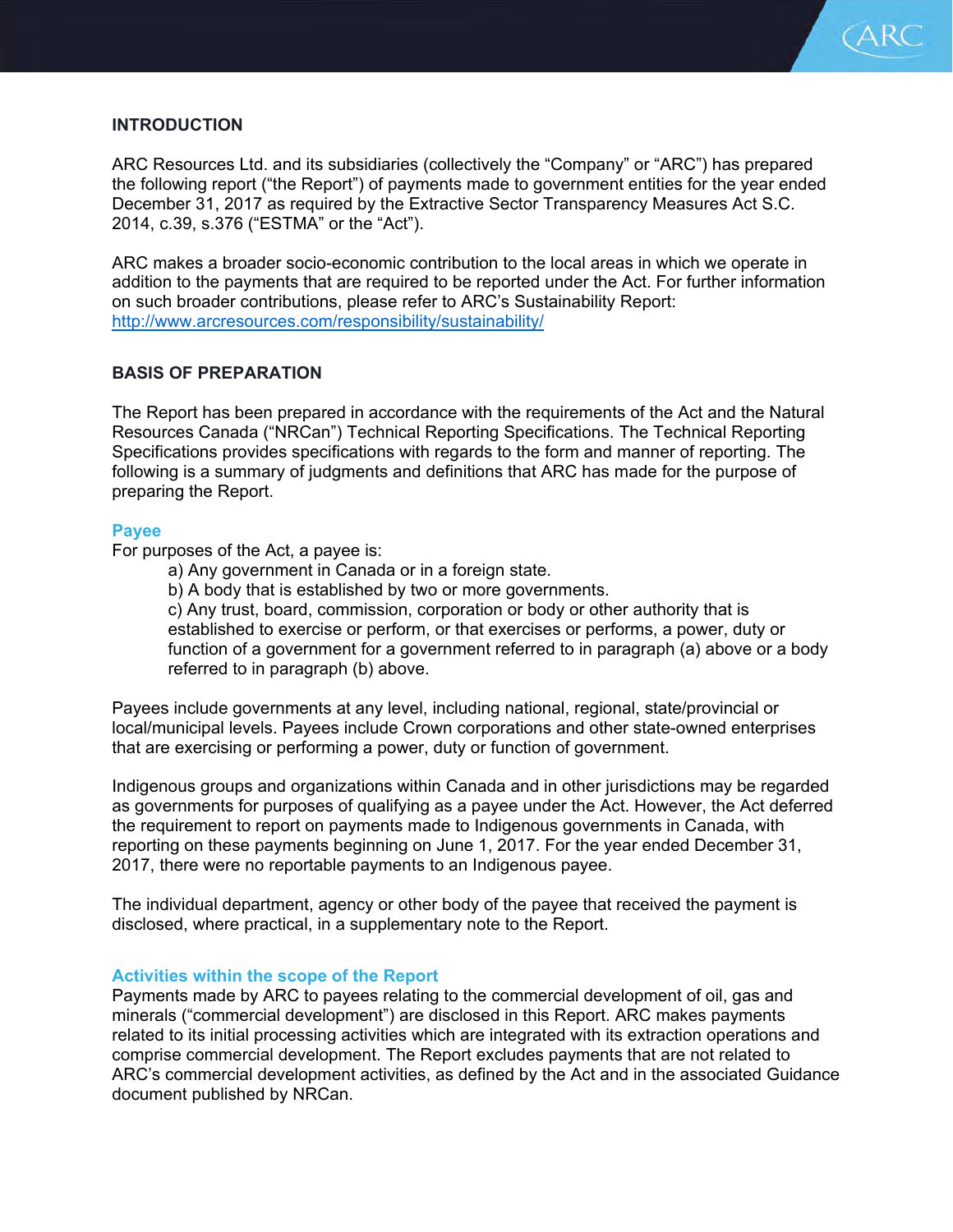

# **Project**

Payments are reported at the project level except for payments that are not attributable to a specific project and are reported at the entity level. Corporate income taxes, which are typically not levied at a project level, are an example of this.

A "project" means the operational activities that are governed by a single contract, license, lease, concession or similar legal agreement and form the basis for payment liabilities with a government. However, if multiple such agreements are substantially interconnected, ARC has aggregated such interconnected agreements into a single "Project" for reporting purposes, as permitted under the Act and the associated Technical Reporting Specifications published by NRCan.

## **Cash and in-kind payments**

Payments are reported on a cash basis, meaning they are reported in the period in which they are paid. In-kind payments are converted to an equivalent cash value based on cost or, if cost is not determinable, the in-kind payment is reported at the fair market value. The valuation method for each payment has been disclosed in a supplementary note to the Report.

All information is reported in Canadian dollars ("Cdn\$"). Payments to the "same payee" that meet or exceed \$100,000 Cdn in one category of payment are disclosed. Payments disclosed are rounded to the nearest \$10,000 Cdn.

# **Payments made in situations of joint control**

Where ARC has itself made a reportable payment to a payee, regardless of whether ARC is the operator, the full amount paid has been disclosed; this is the case even where ARC as the operator has been proportionally reimbursed by its non-operating partners through a partner billing process.

## **Payment Categories**

The information is reported under the following payment categories.

## *Taxes*

This category may include taxes paid by ARC on its income, profits or production. Taxes reported include property taxes, business taxes and certain provincial resource surcharges. Consumption taxes and personal income taxes are excluded.

## *Royalties*

These are payments for the rights to extract oil and gas resources, typically at a set percentage of revenue less any deductions that may be taken. Royalties paid in kind are also reported under this category.

## *Fees*

This category may include rental fees, entry fees and regulatory charges as well as fees or other consideration for licenses, permits or concessions. Amounts paid in ordinary course commercial transactions in exchange for services provided by a payee are excluded.

## *Production entitlements*

A payee's share of oil, gas or mineral production under a production sharing agreement or a similar contractual or legislated arrangement is reported under this category. For the year ended December 31, 2017, there were no reportable production entitlement payments to a payee.